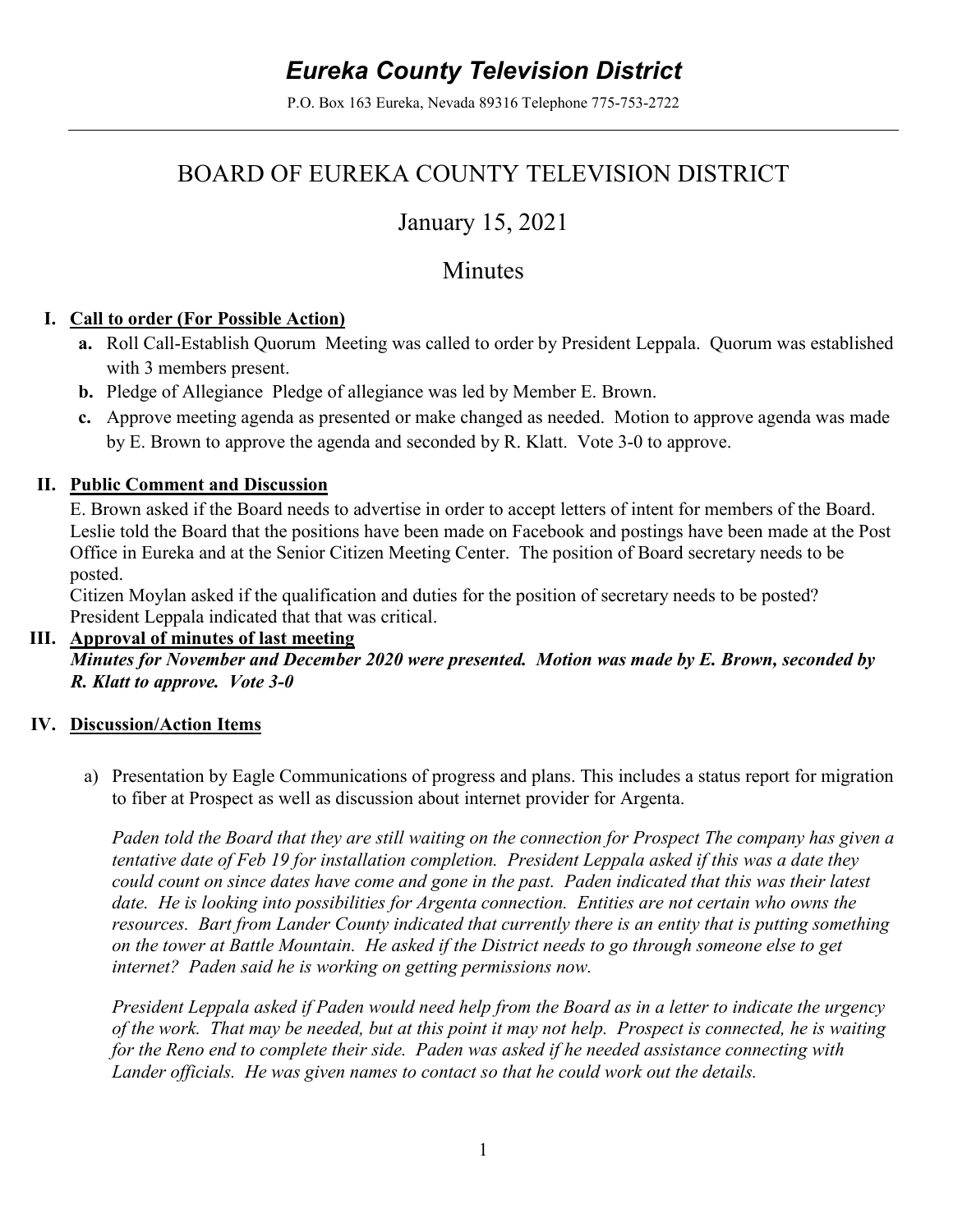- b) Discuss replacing Leslie Lotspeich as secretary of the TV District. Leslie has indicated that she will not be able to perform services after May of 2021. *The position will need to be posted. Advertising will need to be posted around Eureka so that a new person could be added to the Board before the opening.*
- c) Sign contract with Humboldt County for Fiber services. The DA from Humboldt County is requesting a formal contract with Eureka Television District in place of the MOU that has been in place. *Humboldt County contacted Leslie and requested that the Board approve a written, signed MOU with the County. President Leppala requested a motion to sign the contract. Member Brown motioned to accept and sign the MOU with Member Klatt seconding the motion. Vote was 3-0 to approve. President Leppala indicated that his name was spelled wrong, he corrected this. The contract was signed.*
- d) Discuss vacancies on the Board. There are two openings. *Jim Breitrick resigned from the Board, Joe Whimple, a citizen of Eureka County and Tracy Moylan a citizen of Crescent Valley submitted letters of interest for the open positions. President Leppala asked for a motion to accept these interested citizens. Member Klatt motioned to place both citizens to the Board with Member Brown seconding. Vote was 3- 0 to approve. A short discussion was held about duties of Board members. Reporting of potential problems was discussed. Both nominees were told to contact the County clerk in order to complete an oath of office.*
- *e)* Review of budget progress. Discussion of goals for 21-22. Discussion of budget priorities for the coming fiscal year. A preliminary budget will need to be presented to the County Commissioners on Feb 4 for review. *The Preliminary Budget will be presented to the County Commissioners. Rent on Mary's will be discussed*. *The Board discussed that Mary's is critical due to the need for redundancy in the signal. Paden indicated that he could probably replace major equipment failures with used equipment. Because Elko abandoned the old equipment, there are some spares available. Keeping this site in place for at least another year is critical for continued service. The contract with BLM for Mary's rent is year to year.*

*Paden is exploring a different redundant connection through Argenta and Elko for each entity. Currently, the problem is that there is no connection at all.*

*The budget that will be presented represents a reduction in overall budget. Leslie reviewed the amounts in each area. Reductions represents lessor costs needed due to less costs.* 

*Leslie will send this budget with corrections to the Comptrollers Office and then President Leppala will present to the County Commissioners.* 

f) Expense Report *No additional improvements need to take place at this time. President Leppala asked if the County has worked to update their batteries that failed at an earlier date. Paden was not aware of any changes that had occurred. Motion to approve the Expense report was made by Member Whimple and seconded by Member Moylan. Vote was 5-0 to approve.* 

| Eagle Communications:                                                                                   | \$3000.00 maintenance agreement (January) |                                         |
|---------------------------------------------------------------------------------------------------------|-------------------------------------------|-----------------------------------------|
|                                                                                                         | \$1825.00 Gen monitor for Tank Hill       |                                         |
| Elko Television District:                                                                               | $$982.30$ (January)                       |                                         |
|                                                                                                         |                                           |                                         |
| Leslie Lotspeich:                                                                                       |                                           | \$1500. Administrative Duties (January) |
| Any other bills received after the agenda was posted. (A list of bills and supporting documents will be |                                           |                                         |
| submitted to the Board at the meeting).                                                                 |                                           |                                         |

### **V. Maintenance Report (For Discussion Only)**

- a) Mary's Mountain
- b) White Pine County Feed and Programming